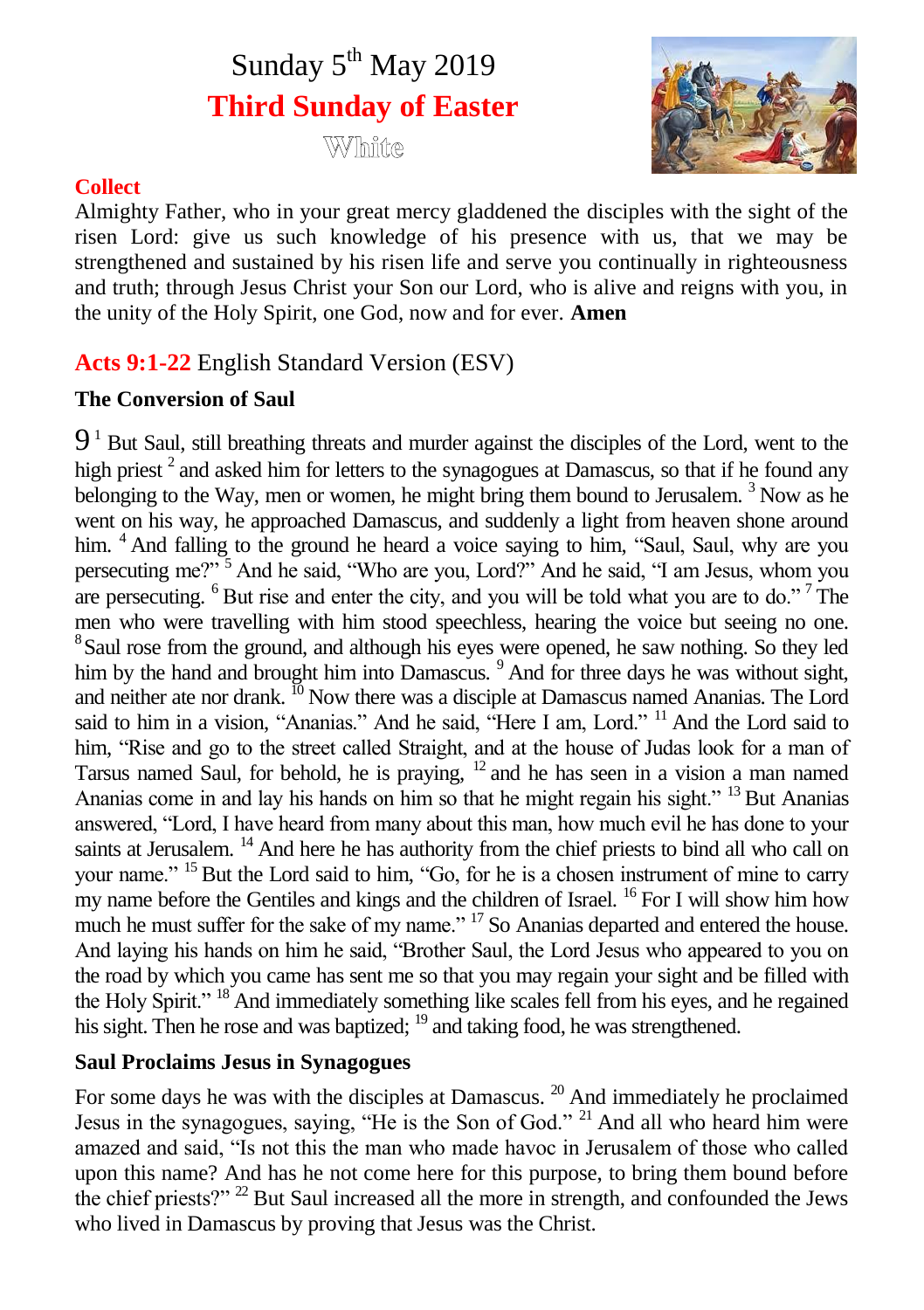**COMMENT:** Much is made by sceptical scholars over the fact that Paul's meeting with the Risen Lord was allegedly via a vision. This is then factored backward, as the experience of all the Apostles. The detail of the theophany ("appearance of God") needs closer attention. On the Damascus Road Paul hears a voice (Acts 9:4) - he does not dream he heard a voice. He did not have a vision of hearing a voice. Of course the Lord was accompanied by a radiant light – and this fact may induce the sceptics to incorrectly to cast this as a vision. Also it must be noted that those who were with him experienced hearing the voice although they did not understand what was being said – Acts 9:7 and Acts 22:9, as the voice spoke in the Hebrew language – Acts 26:14. The voice made it clear that the speaker was non-other than Jesus, Acts 9:5 and Acts 26:15. Furthermore in Acts when anyone has a vision, with one exception Luke identifies and states that this is the case. For example Paul's vision of Ananias, and Ananias hearing the Lord in a vision Acts 9:10-12. Cornelius' vision Acts 10:1, and Peter's vision when the text clearly states "he was in a trance" Acts 10:9-19. Also there is Paul's vision at night of a man of Macedonia who requests assistance, Acts 16:9. All are identified, and stated in the text, that they are visions. These examples were of people who alone saw the vision – no one else. The exception which is a vision and not clearly labelled as such, is an event at the stoning of Stephen. "But he (Stephen), full of the Holy Spirit, gazed into heaven and saw the glory of God, and Jesus standing at the right hand of God. And he said, 'Behold, I see the heavens opened, and the Son of Man standing at the right hand of God'." Acts 7:55-56. Yet, again, we can note, it is a single person which sees the vision. The members of the Jewish Council did not see the vision. It is Stephen who relates what he sees. This was not true of Saul's conversion experience, where other people who were with him were affected by the experience. Also the author of the Acts provides further details with Barnabas relating that Saul "had seen the Lord" Acts 9:27. Even if we were to accept that Paul's experience on the Damascus Road was a veridical (true and God given) vision (against the clear evidence it was indeed something he clearly heard and saw), this cannot be read back into the experience of the Apostles. After forty days of appearing to the believers, Luke notes that Jesus ascends into heaven Acts 1:1-11. In Mark and Matthew Jesus simply disappears from the story line. John notes a forthcoming Ascension (John 20:17) but no event is described. What ever form Jesus' departure took, it is clear that Saul/Paul's conversion was after this event. It is the risen and ascended Lord who meets Saul on his journey – but non-the-less, he had seen the risen Lord. In his Corinthian epistle Paul's use of the term spiritual body in expanding on the resurrection, places us in the nature of our Lord's ascended body, see 1 Corinthians 15:35ff. Also "But our citizenship is in heaven, and from it we await a Saviour, the Lord Jesus Christ, who will transform our lowly body to be like his glorious body." Philippians 3:20-21. If anyone wishes to count Paul's experience as a vision, they do so clearly against the evidence of the text, and more honesty is needed by critical scholars about their rejection of the claims of the author of Acts about the event, rather than suggesting they are interpreting the text.

## **John 21:1-14 [15-19]** English Standard Version (ESV)

#### **Jesus Appears to Seven Disciples**

 $21<sup>1</sup>$  After this Jesus revealed himself again to the disciples by the Sea of Tiberias, and he revealed himself in this way. <sup>2</sup> Simon Peter, Thomas (called the Twin), Nathanael of Cana in Galilee, the sons of Zebedee, and two others of his disciples were together.<sup>3</sup> Simon Peter said to them, "I am going fishing." They said to him, "We will go with you." They went out and got into the boat, but that night they caught nothing. <sup>4</sup> Just as day was breaking, Jesus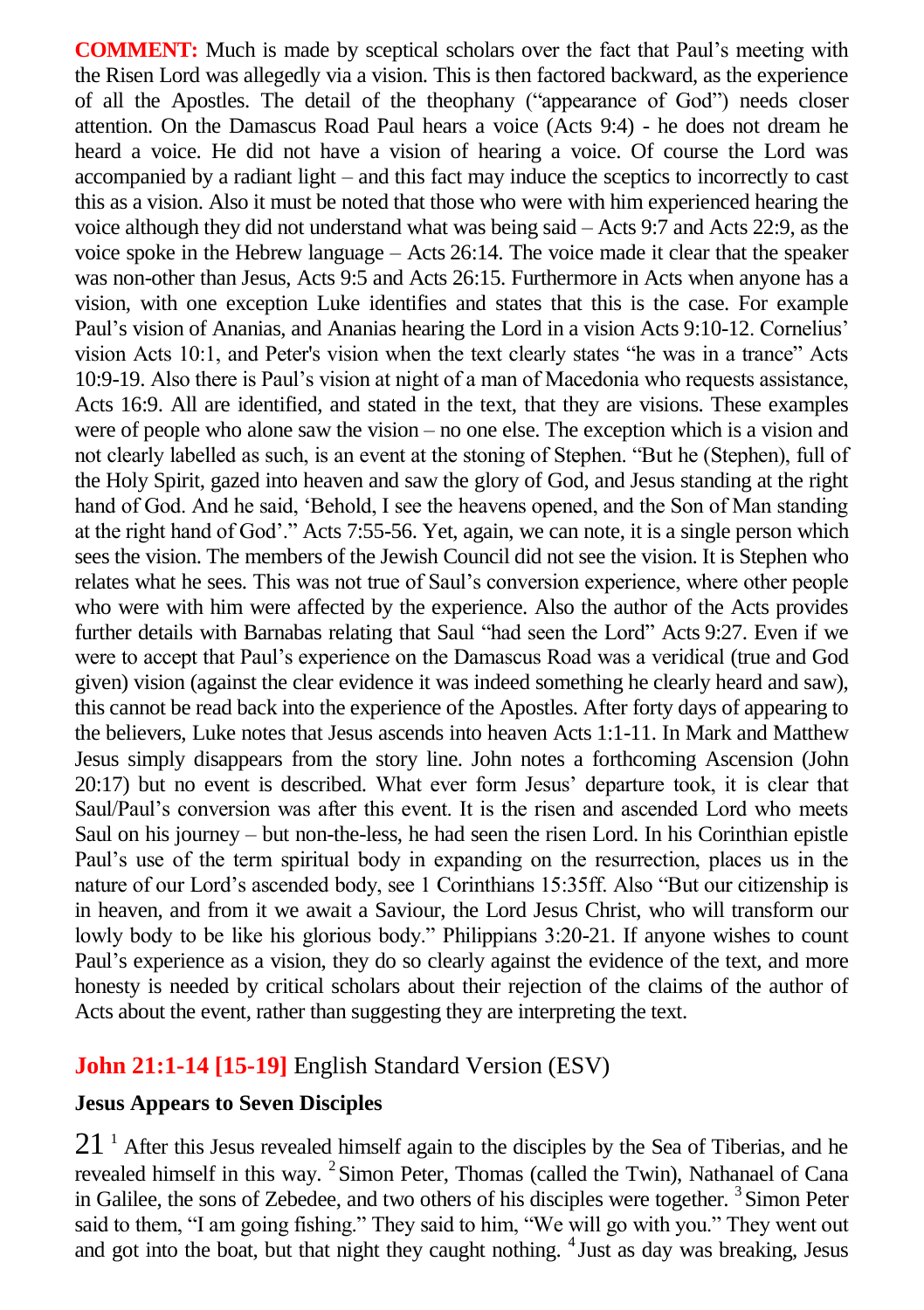stood on the shore; yet the disciples did not know that it was Jesus. <sup>5</sup> Jesus said to them, "Children, do you have any fish?" They answered him, "No." <sup>6</sup>He said to them, "Cast the net on the right side of the boat, and you will find some." So they cast it, and now they were not able to haul it in, because of the quantity of fish. <sup>7</sup>That disciple whom Jesus loved therefore said to Peter, "It is the Lord!" When Simon Peter heard that it was the Lord, he put on his outer garment, for he was stripped for work, and threw himself into the sea.  $8$ The other disciples came in the boat, dragging the net full of fish, for they were not far from the land, but about a hundred yards<sup>[a]</sup> off.  $9$ When they got out on land, they saw a charcoal fire in place, with fish laid out on it, and bread. <sup>10</sup> Jesus said to them, "Bring some of the fish that you have just caught." <sup>11</sup>So Simon Peter went aboard and hauled the net ashore, full of large fish, 153 of them. And although there were so many, the net was not torn. <sup>12</sup> Jesus said to them, "Come and have breakfast." Now none of the disciples dared ask him, "Who are you?" They knew it was the Lord. <sup>13</sup> Jesus came and took the bread and gave it to them, and so with the fish.  $\frac{14}{11}$ This was now the third time that Jesus was revealed to the disciples after he was raised from the dead.

## [**Jesus and Peter**

<sup>15</sup> When they had finished breakfast, Jesus said to Simon Peter, "Simon, son of John, do you love me more than these?" He said to him, "Yes, Lord; you know that I love you." He said to him, "Feed my lambs." <sup>16</sup> He said to him a second time, "Simon, son of John, do you love me?" He said to him, "Yes, Lord; you know that I love you." He said to him, "Tend my sheep." <sup>17</sup> He said to him the third time, "Simon, son of John, do you love me?" Peter was grieved because he said to him the third time, "Do you love me?" and he said to him, "Lord, you know everything; you know that I love you." Jesus said to him, "Feed my sheep. <sup>18</sup> Truly, truly, I say to you, when you were young, you used to dress yourself and walk wherever you wanted, but when you are old, you will stretch out your hands, and another will dress you and carry you where you do not want to go."  $19$ <sup>19</sup> (This he said to show by what kind of death he was to glorify God.) And after saying this he said to him, "Follow me."]

**Footnotes:** a. Greek *two hundred cubits*; a *cubit* was about 18 inches or 45 centimetres.

**COMMENT:** Scholarly consensus regards this chapter as an appendix to the Gospel. Jesus appeared in Galilee to several disciples who had returned to fishing. He showed that he had been raised from the dead by eating with the disciples. He also restored Peter's leadership in the apostolic church in the light of Peter's earlier denial.

## **Psalm 30** *Exaltabo te, Domine* Grail Psalter

## R **I will praise you, Lord, you have rescued me.**

<sup>1</sup> *A Psalm. A Canticle for the Dedication of the Temple. Of David*

 $2<sup>2</sup>$  I will praise you, Lord, you have rescued me and have not let my enemies rejoice over me.  $\mathbb{R}^r$ 

<sup>3</sup> O Lord, I cried to you for help

and you, my God, have healed me.

<sup>4</sup> O Lord, you have raised my soul from the dead, restored me to life from those who sink into the grave.  $\mathbb{R}^7$